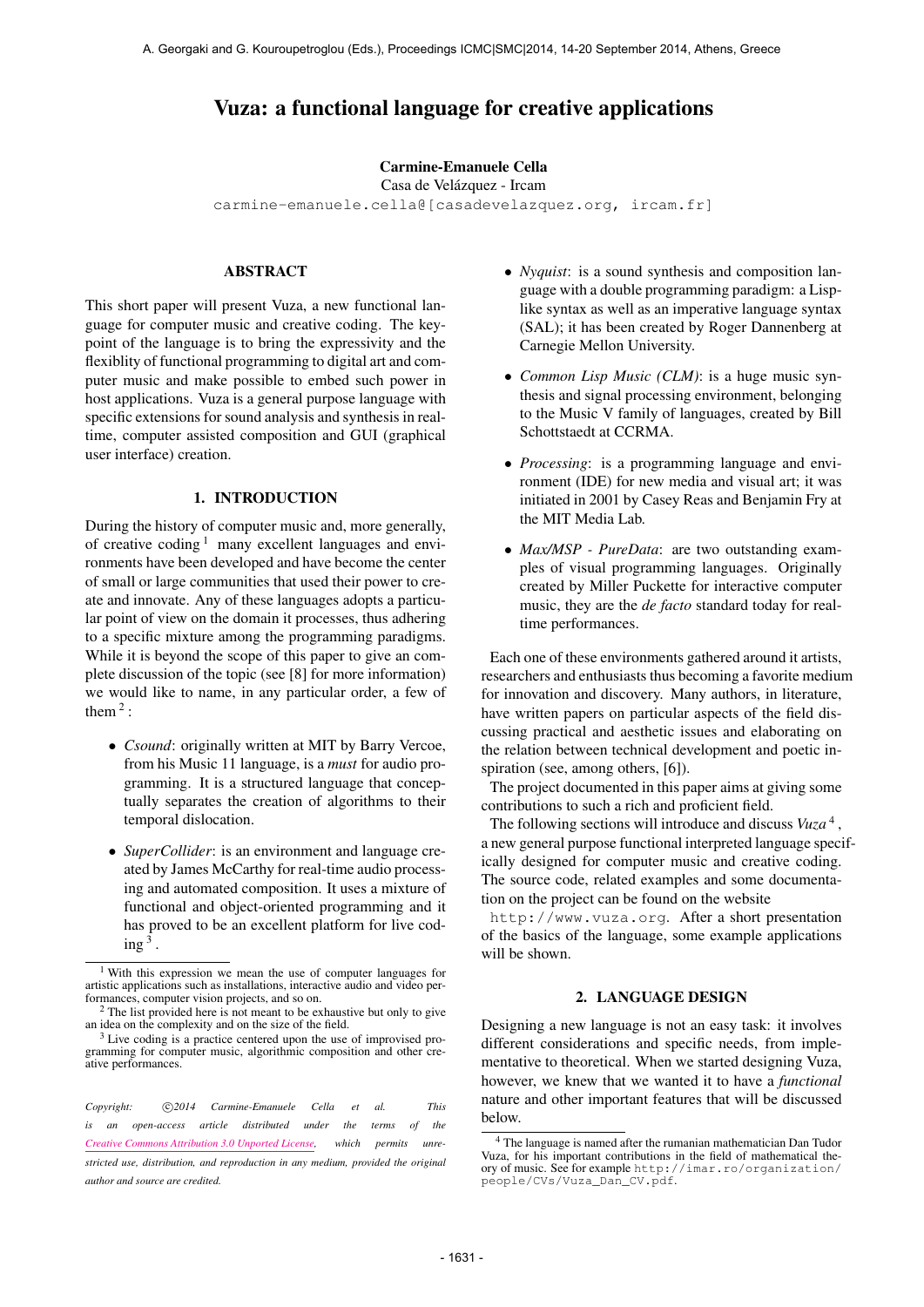# 2.1 Functional paradigm

Functional programming is a special paradigm that treats computation as the evaluation of mathematical functions. It has its roots in the theoretical research done between the two World Wars by Alonzo Church [1] and in the work done by John McCarthy at MIT during the fifties [2]. The most famous example of such programming paradigm is the *Lisp*-family of languages and its simplified and minimalistic dialect *Scheme* [4]; both languages are standardized and the latter is described by the well known *RxRS* specifications<sup>5</sup>.

While Lisp has been around since a long time (its first more complete implementation dates back to the sixties [3]) it had from the very beginning incredibly expressive features that are only partially matched by more modern languages [5]:

- *function type*: functions are, in Lisp, first-class objects and can be stored in variables, passed by and have a literal representation;
- *recursion*: while well defined mathematically, recursion was not supported before Lisp and only iteration was available;
- *garbage-collection*: in Lisp, the programmer does not need to think about memory management and can focus more on high-level problems;
- *composition of expression*: there is no distinction, in the language, between statements and expressions and the programs are just trees of mathematical expressions returning values;
- *identity between code and data*: Lisp does not differentiate between programming code and user data, thus enabling exceptional reflection capabilities that exploit in the famous *macro* system, a facility to create code that generates code.

Over time, the various programming languages have gradually evolved toward the expressive power of Lisp: some features are now widespread in the mainstream, but some (such as identity between code and data) are still unique to the language invented by McCarthy just after the second World War (for more information see

<http://paulgraham.com/diff.html>).

During the last thirty years, many advocates of Lisp defended the cause providing amazing examples of its power and consequently generating vivid debates on the topic.

Deciding whether or not Lisp the key to success is out of the scope of this paper; it is sure, however, that functional programming has a great expressive power that lets the user to concentrate more on the problem to be solved than on implementation details (see for example [http:](http://paulgraham.com/avg.html) [//paulgraham.com/avg.html](http://paulgraham.com/avg.html)).

### 2.2 Other important features

Other than being functional, Vuza has by design several important features:

- small size: the core part of the language is roughly two thousands line of code, half of which written in C++ and the other half in Vuza itself (this also makes it very portable and maintainable);
- embdeddable: the whole interpreter consists of a couple of header files and it is very easy to embed it in host applications written in C++ or ObjectiveC (see section 2.5);
- extensible: Vuza is extensible by creating *libraries* with the language itself or by using  $C/C++$  to create *functors*, a collection of compiled functions that can be used as built-in operators from the interpreter (see section 2.5);
- audio-oriented libraries: Vuza provides a powerful library called *soundmath* that supports specific functionalities for sound analysis and synthesis (such as FFT transform, digital filtering, oscillators and generators, features computation and clustering, phase vocoding, granular synthesis, etc.); moreover Vuza implements a binding to the *Csound* language for real-time audio processing (more on this in section 2.4);
- GUI creation: it is very easy to create GUIs thanks to the binding to the *FLTK* library, that provides common controls such as buttons, sliders, windows and so on (see section 3.3).

In a nutshell, Vuza is an interpreted programming language of the Scheme family that implements part of the R4RS standard <sup>6</sup> but sports a Lisp-like macro system. It is lexically-scoped, dinamically-typed, fully tail-recursive, with functions as first-class objects and a *mark-and-sweep* garbage collection tailored for speed. As a key-point, it implements several extensions suitable for computer music and general creative coding. The major differences with the R4RS Scheme standard are summarized below:

- no support for *continuations*, a special language feature for advanced flow control;
- simplified data types: there are no *chars* and all numbers are reals (no complex, integers, etc.);
- Lisp-like macro-system based on *quasiquotations*;
- for implementative reasons, *vectors* are just a wrapper on lists, thus behaving in a slightly different manner;
- several extensions added to improve C++ and operating system integration.

The following subsections will provide examples of the language and will discuss specific libraries and bindings.

<sup>5</sup> For more information see <http://trac.sacrideo.us/wg/>.

<sup>6</sup> See [http://people.csail.mit.edu/jaffer/r4rs\\_](http://people.csail.mit.edu/jaffer/r4rs_toc.html) [toc.html](http://people.csail.mit.edu/jaffer/r4rs_toc.html).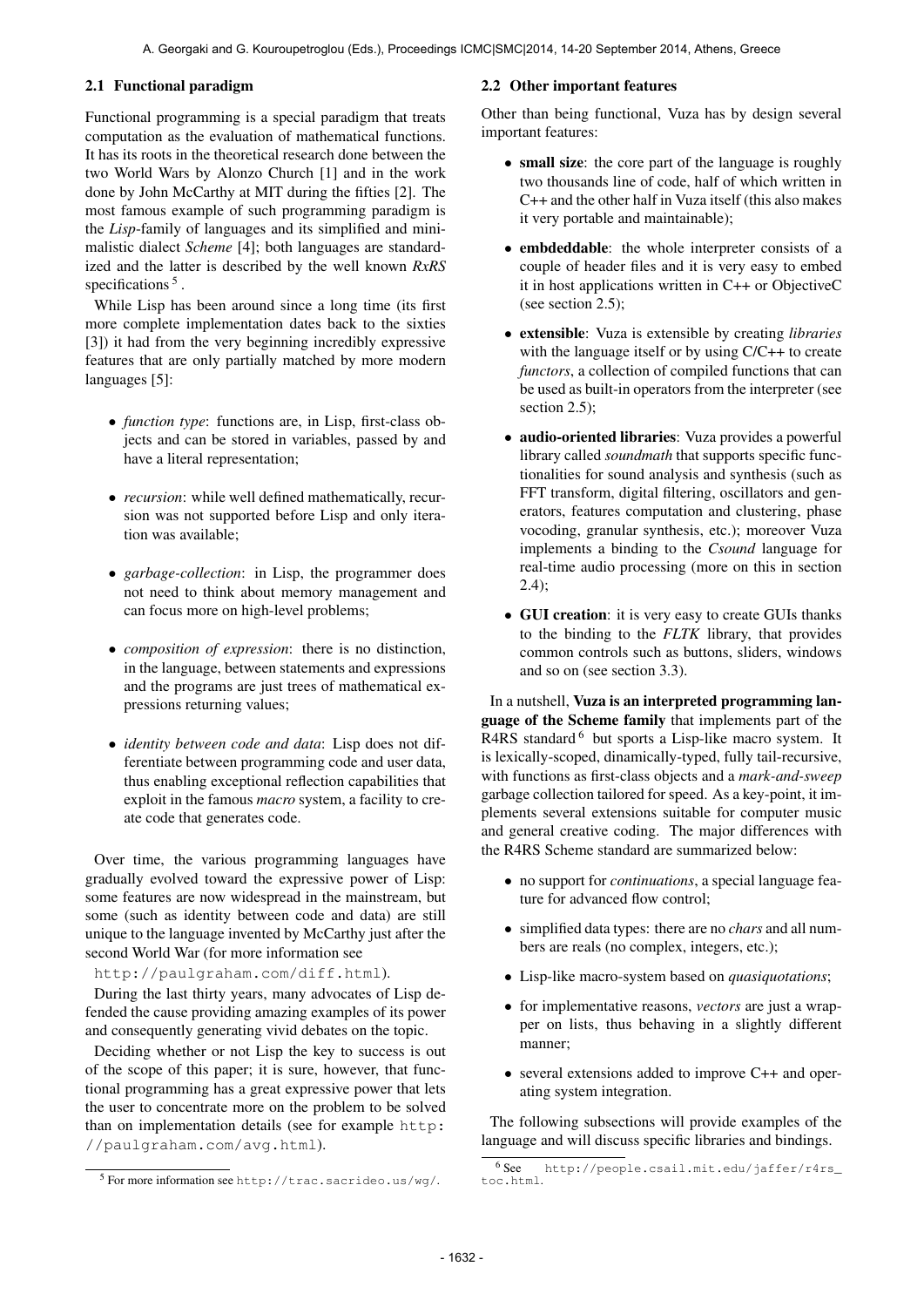#### 2.3 Simple examples

As all the functional languages that have roots in Lisp, also Vuza uses a prefix notation for its expressions. For example, a simple arithmetic expression can be represented as follow:

 $(+ 1 2 (-3 5))$ 

While this can be confusing at the beginning, it gives the user a great flexibility; it possible, for example, to compose the same expression in several ways:

```
(if dummy (= x 1) (= x 2))
(= x (if dummy 1 2))
```
The expressions above represent a conditional test on the variable named *dummy* and a subsequent assignment to the variable *x*.

In Vuza, it is possible to define new functions using the powerful λ-notation: λ-functions are anonymous blocks of code that can be applied on a set of parameters, stored in variables or simply passed by. The code

(define twice (lambda (x) (+ x x)))

defines a new function called *twice* that, when applied to the parameter  $x$ , returns its double by summing it twice.

Since any function can be also passed as a parameter to another function, it is possible to create *higher-order* application easily. The code

(map (lambda (x) (+ x 2)) '(1 2 3 4))

will add 2 to any of the numbers in the given list by *mapping* an anonymous  $\lambda$ -function to the subsequent arguments of the expression.

In Vuza, *recursion* is generally preferred to iteration (due to its possibility to be fully tail-recursive). The following code shows the definition of a function to compute a factorial number recursively:

(define fac (lambda (n) (if (= n 0) 1 (\* n (fac (- n 1))))))

Thanks to the powerful built-in *macro*-system, finally, it is possible to create advanced behaviors but they will be not be examined here. For a more complete set of programming examples see <http://www.vuza.org>.

#### 2.4 The *soundmath* library

One of the main points of Vuza is the possibility to manipulate sounds and more musical entities. This is made possible by the *soundmath* library, a special extension of the language written in C++ and Vuza that provides several advanced functionalities. The following list is only a partial description of the implemented features:

- *frequency-domain processing*: FFT transform, fast block-convolution, phase-vocoding with envelope preservation;
- *time-domain processing*: many FIR and IIR filters, variable-state systems, interpolated delays, special effects;
- *synthesis*: digital oscillators, spectral synthesis, granular synthesis, physical modeling;
- *analysis*: pitch detection, low-level features (spectral centroid, spread, skewness, curtosis, MFCC, zero-crossing ...), envelope following and onsets detection;
- *spatial processing*: convolution and traditional reverberation, ambisonic encoding and decoding;
- *feature clustering and transformations*: GMM, Kmeans, PCA.
- *pitch-class analysis*: set transformation, interval vector, trichordal mosaics, hexachordal combinatoriality.

The soundmath library also provides the tools to perform *soundtypes* analysis and synthesis, a special framework created by the author to represent and manipulate sounds at a quasi symbolic level (see [9] and [10]).

The following section will present the two major bindings actually implemented, for both real-time audio and GUI creation. Other bindings are currently planned; see section 4 for more information.

#### 2.5 C/C++ interoperability

An important feature of the Vuza language is the easy interoperability with C/C++. To use the whole interpreter in a host application in C++, it will be sufficient to include a special header and to create a couple of objects:

```
#include "vuza.h"
vuza::Interpreter* interpreter =
 new vuza::Interpreter ();
vuza::Sexpr* root = interpreter->run (
  *inputdata, lineno, ctx, unparsed);
vuza::display (root, cout) << std::endl;
```
In the same way, extending the language using C++ is very easy. The following examples are taken from the FLTK binding and show that to bring a C/C++ function into the language is sufficient to wrap it into a predefined signature and expose it using the special operators *import* and *make-procedure*. The C/C++ code for importing a simple function is shown below:

```
extern "C" Sexpr* fn_fl_run (
  Sexpr* params, Environment* env) {<br>Fl::lock ();
  int r = \text{Fl:run} ();
  Fl::unlock ();
  return new Number (r);
}
```
#### The Vuza counterpart for this is the following:

(begin

```
(define fltklib (import "fltklib.so"))
(define fl-run (make-procedure
fltklib "fn_fl_run" 0))
)
```
With the described techniques, we tried to simplify as much as possible the interaction between the two languages in order to augment and facilitate their integration.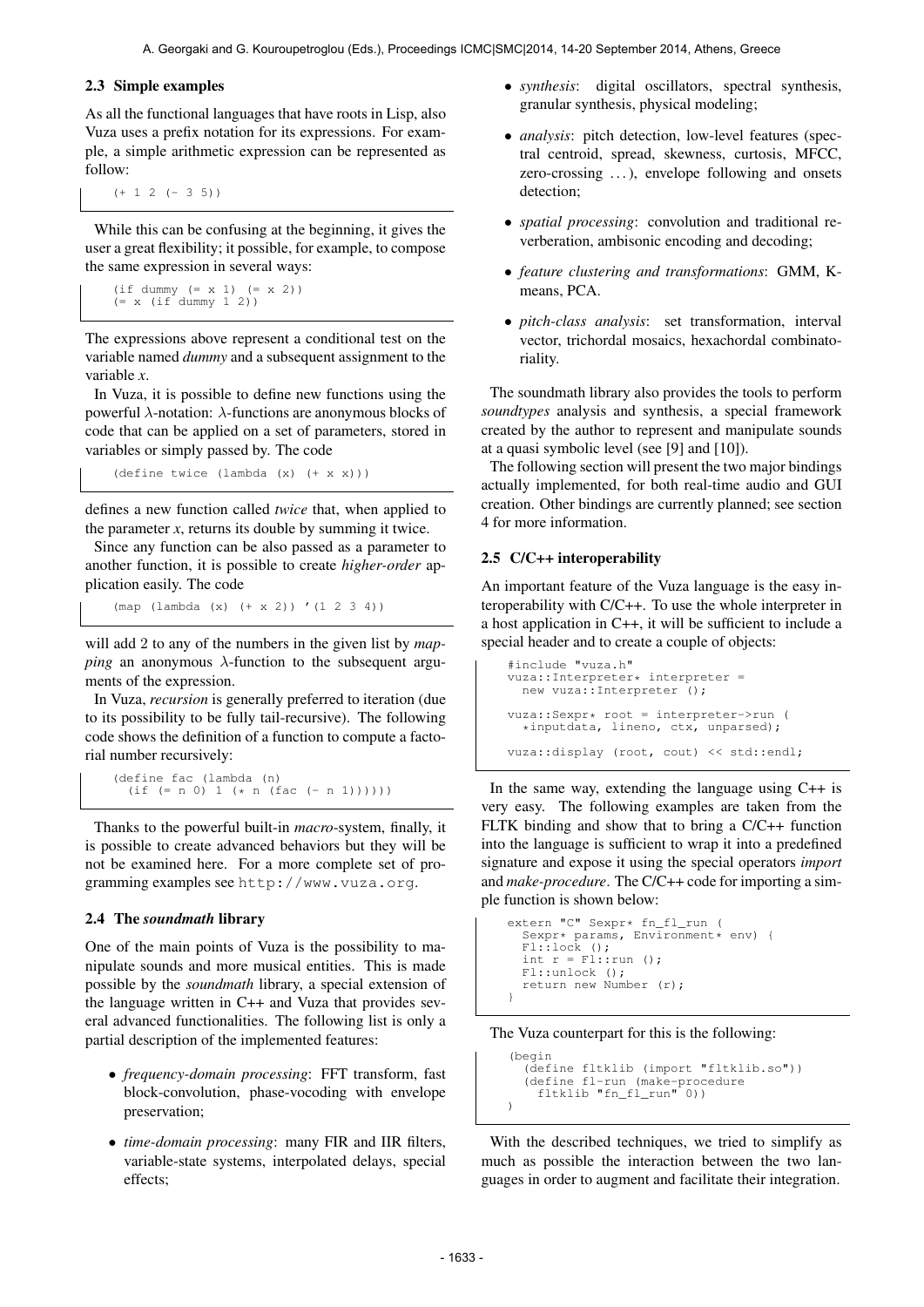### 3. BINDINGS

Vuza implements two bindings to well known and largely used C++ environments: Csound and FLTK . The former provides access to real-time audio processing while the latter lets the user to create custom GUI; both libraries are portable and work on the majority of existing platforms.

While a complete discussion of this feature of the language is beyond the scope of this paper, a short description of the two bindings (called respectively *vuzcsnd* and *vuztk*) will be provided below.

# 3.1 Callback-lambdas

All the bindings in Vuza are possible through the concept of *callback-lambda*. Callback-lambdas are blocks of Vuza code that can be associated to any particular event; for example it is possible to create a callback that responds to an action done from the user on the graphical interface or to a time event raised by the system.

# 3.2 Csound and real-time

The Csound language (<http://www.csounds.com>) is a well known environment for audio generation that provideS, among other things, common facilities for real-time processing across several platforms. The

The following code shows a short example where a simple Csound script is integrated into Vuza code as string and then rendered in real-time:

```
(begin
  (load "vuzcsnd.scm")
  (csound-initialize CSOUNDINIT_NO_ATEXIT)
  (define cs (csound-create))
  (define orc "sr=44100\nksmps=32\nnchnls=2
     \n0dbfs=1\n\ninstr 1\naout vco2 0.5, 440
    \nouts aout, aout\nendin")
(define sco "i1 0 1")
    (csound-send cs 'set-option "-odac")
  (csound-send cs 'compile-orc orc)
  (csound-send cs 'read-score sco)
  (csound-send cs 'start)
  (csound-send cs 'perform)
  (csound-destroy cs)
)
```
Other then the approach proposed above, the binding also provides a multi-threaded mechanism for audio processing with several ways for accessing internal variables of Csound.

# 3.3 FLTK and user interfaces

The Fast, Light Toolkit (FLTK, [http://www.fltk.](http://www.fltk.org/index.php) [org/index.php](http://www.fltk.org/index.php)) is a cross-platform graphical user interface library originally developed by Bill Spitzak, suitable for general UI programming. The library has a very sleek programming API and is very fast. The following code shows the implementation in Vuza of a simple example to create a window on the screen:

```
(begin
  (load "vuztk.scm")
  (define win (fl-make-widget
```

```
'window 0 0 340 180 "FLTK"))
  (define box (fl-make-widget
'box 20 40 300 100 "Hello, World!"))
   (fl-send box 'box FL_UP_BOX)
   (fl-send box 'labelfont (+ FL_BOLD FL_ITALIC))
  (fl-send box 'labelsize 36)
(fl-send box 'labeltype FL_SHADOW_LABEL)
  (fl-send win 'end)
(fl-send win 'show)
   (f1-run))
```
The resulting window is depicted in figure 1; the original code in C++, taken from the FLTK examples, is shown below:

```
#include <FL/Fl.H>
#include <FL/Fl_Window.H>
#include <FL/Fl_Box.H>
int main(int argc, char **argv)
  FL_Window *window = new Fl_Window(340,180);F1_Box * box = new F1_Box (20, 40, 300, 100, "Hello, World!");box->box(FL_UP_BOX);
box->labelfont(FL_BOLD+FL_ITALIC);
  box->labelsize(36);
  box->labeltype(FL_SHADOW_LABEL);
  window->end();
  window->show(argc, argv):
  return Fl::run();
}
```
The two examples are very similar, showing that it is very easy to port to Vuza some code written in C++ that uses the FLTK library.

The following example, finally, shows how to create a callback-lambda that reacts to a user action; when the user will press a button in the GUI, the program will print a string on the screen:

```
(begin
  (load "vuztk.scm")
  (define window (fl-make-widget
'window 0 0 395 180 "FLTK"))
  (define slider1 (fl-make-widget
'hor-value-slider 5 5 380 30 "Sl1"))
  (define slider2 (fl-make-widget
'hor-value-slider 5 65 380 30 "Sl2"))
  (define slider3 (fl-make-widget
     'hor-fill-slider 5 125 380 30
     "(Sl3 - connected to Sl1)"))
  (fl-send slider3 'set_output)
  (define (cback1 caller)
     (define v (fl-send caller 'value))
(display "Sl1 value = ") (display v)
        (newline)
     (fl-send slider3 'value! v))
  (define (cback2 caller)
     (define v (fl-send caller 'value))
(display "Sl2 value = ") (display v)
        (newline))
  (fl-send slider1 'callback cback1)
(fl-send slider2 'callback cback2)
  (fl-send slider3 'color 127)
  (fl-send window 'end)
  (fl-send window 'show)
  (fl-run)
```
 $\lambda$